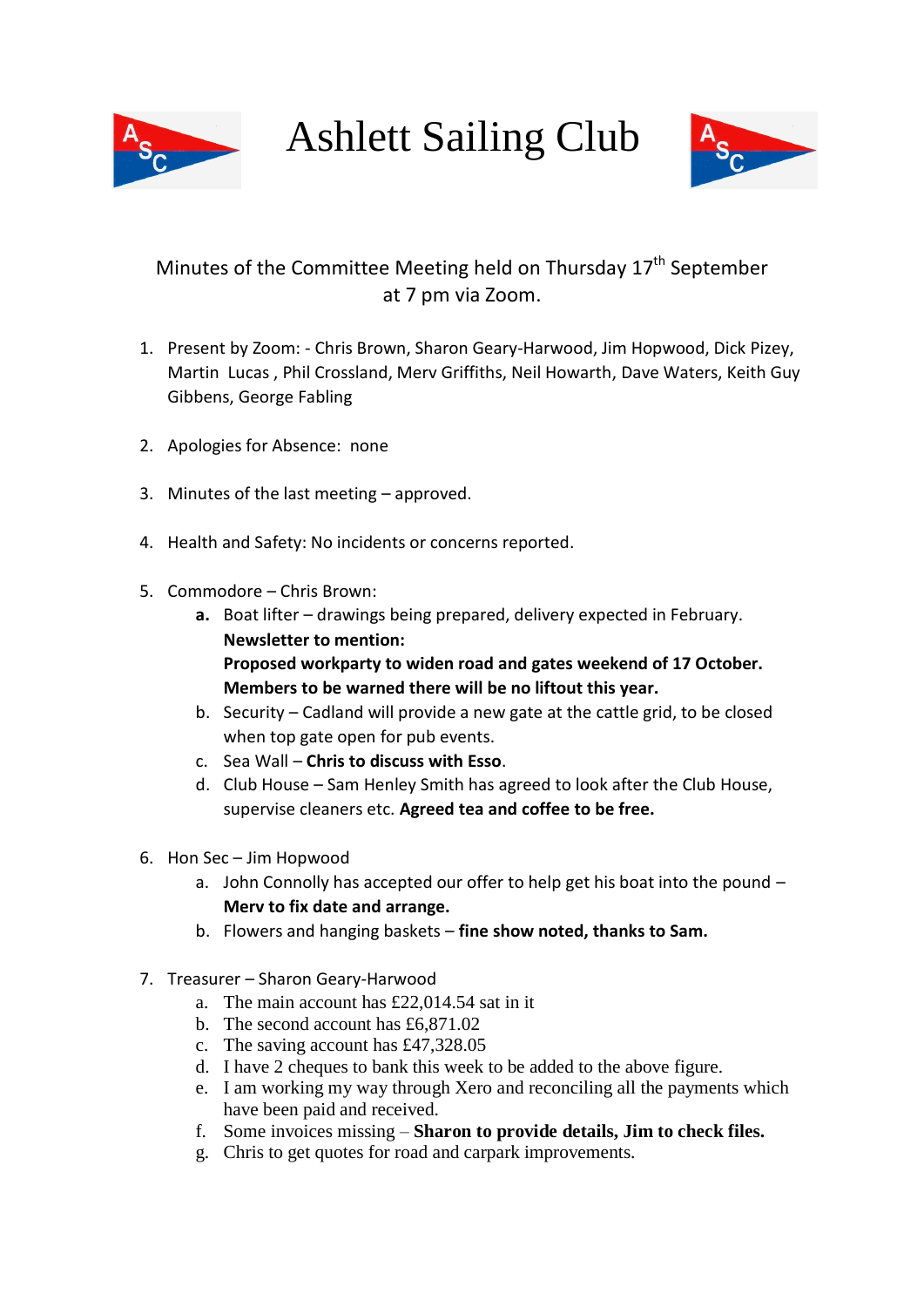- h. One suggestion, if the October meeting is in person, maybe we start mid afternoon so that everyone can put across any thoughts/suggestions or things they may want to discuss longer than the zoom meeting - just an idea **Please let Jim know if there are topics you want to put forward for a long discussion.**
- 8. Membership Dick Pizey
	- a. Two new members this month Andrew Lovemore and Andrew Barnes
	- b. One new membership being processed Steven Worf
	- c. One prospective member coming down to have a look around
	- d. Cut down spreadsheet circulated to Keith/Martin and Neil
- 9. Website Dick Pizey
	- a. Still very active with increased hits since the videos of the creek went up on it.

## 10. Regatta

- a. Planned 'Parade of sail' didn't take place due to weather which also prematurely concluded the planned cruise. (This took place the following week in much better conditions)
- b. Thanks to go in the Newsletter to Chris Edwards who rowed around the creek securing several sail covers prior to the recent strong winds.
- 11. Projects Phil Crossland
	- a. Jetty navigation post and safety ladder fitted. Light to be connected during next electrical inspection.
	- b. Waiting for date for quay refurbishment.
- 12. Bosun Mervyn Griffiths
	- a. Two temporary starboard navigation buoys have been deployed in readiness to replace the main starboard buoys when they come ashore for maintenance.
	- b. 40m ground chain procured for mooring refurbishment.
	- c. Also been out with Keith putting down mooring blocks.
- 13. Moorings Keith Guy-Gibbens
	- a. 4 members assigned moorings. 3 on my list wanting moorings and a few enquiries not yet firmed up.
	- b. 6 moorings need refurbishing/checking before reissue. Ian Round's mooring needs lifting and checking.
	- c. Gout has stopped m grafting this week, new tablets should enable me to get back to it in a few days!
	- **d. Note in newsletter to remind people that moorings and pound spaces cannot be transferred to new owners when boats are sold. Also that all changes, e.g. larger boats, must be agreed by the mooring or pound master.**